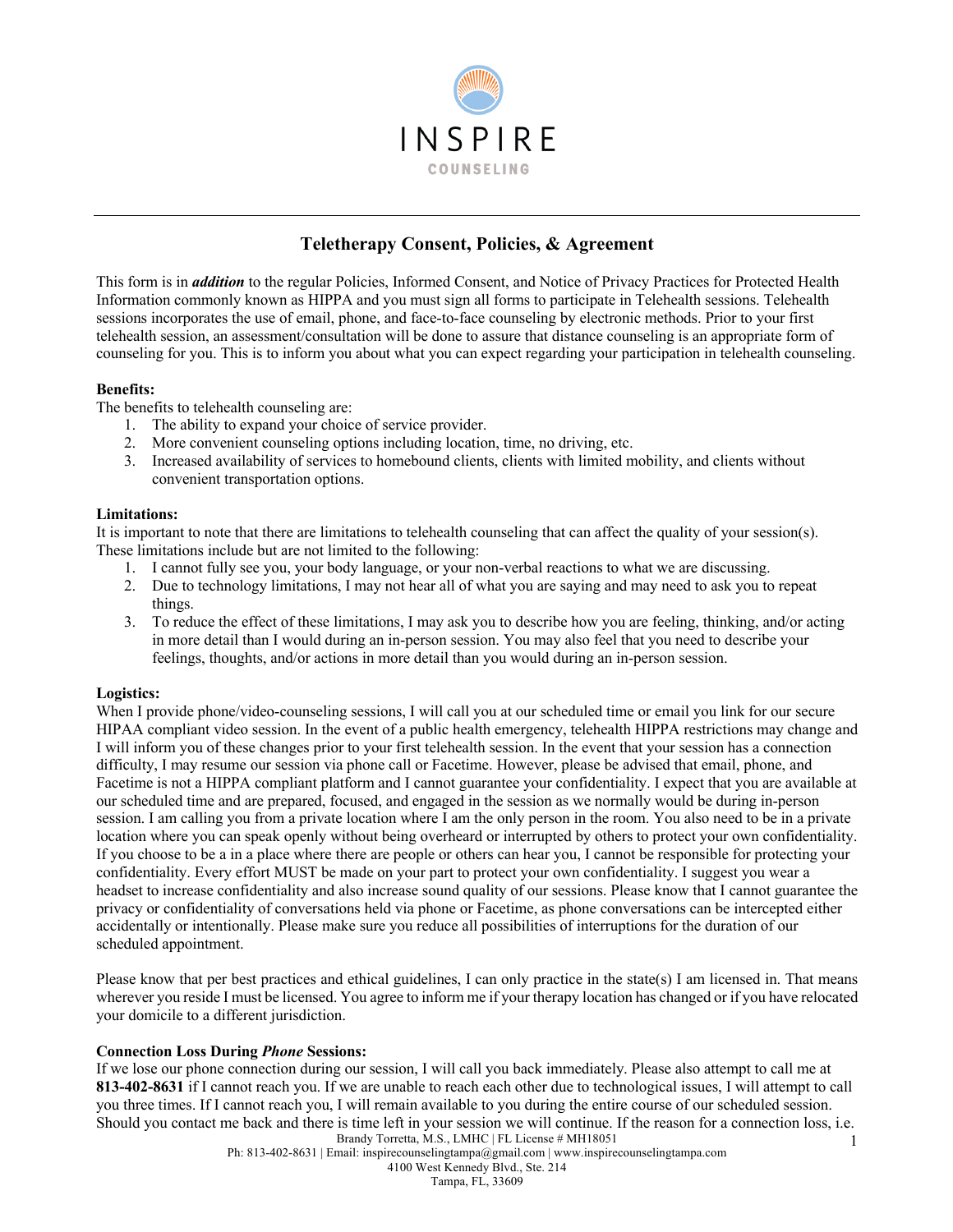

technology, your phone battery dying, bad reception, etc. occurs on your part, you will still be charged for the entire session. If the loss for connection is a result of something on my end, I will call you from my alternate number **813-751- 4103**. The number may show up as restricted or blocked, so please be sure to answer it.

## **Connection Loss During** *Video* **Sessions:**

If we lose our connection during a video session, I will call you to troubleshoot the reason we lost connection. If I cannot reach you, I will remain available to you during the entire course of our scheduled session. Should you contact me back and there is time left in your session we will continue. If the reason for a connection loss, i.e. technology, battery dying, bad reception, etc. occurs on your part, you will still be charged for the entire session. If the loss for connection is a result of something on my end, we can either complete our session via phone or plan an alternate time to complete the remaining minutes of our session.

Please list your *main* contact number and an *alternate* number below.

*Main Phone Number Alternate Phone Number*

#### **Recording of Sessions:**

Please note that recording, screenshots, etc. of any kind of any session is *not* permitted and is grounds for termination of the client-therapist relationship.

 $\mathcal{L}_\mathcal{L} = \mathcal{L}_\mathcal{L} = \mathcal{L}_\mathcal{L} = \mathcal{L}_\mathcal{L} = \mathcal{L}_\mathcal{L} = \mathcal{L}_\mathcal{L} = \mathcal{L}_\mathcal{L} = \mathcal{L}_\mathcal{L} = \mathcal{L}_\mathcal{L} = \mathcal{L}_\mathcal{L} = \mathcal{L}_\mathcal{L} = \mathcal{L}_\mathcal{L} = \mathcal{L}_\mathcal{L} = \mathcal{L}_\mathcal{L} = \mathcal{L}_\mathcal{L} = \mathcal{L}_\mathcal{L} = \mathcal{L}_\mathcal{L}$ 

#### **Payment for Services:**

Payments for services is due at the end of our session. I will charge your card on file or you can verbally tell me your card information before we end our session.

#### **Cancellation Policy:**

If you must cancel or reschedule an appointment, 24-hour advanced notice is required, otherwise you will be held financially responsible for your full session fee. Should you cancel or miss an appointment with notification less than 24 hours this will result in being charged the *full fee* for your missed appointment. Cancellations must be communicated by phone or text, NOT email. If clients have more than two cancellations during the course of treatment/therapy the therapist and client will address the need for ongoing therapy. Should a client express a desire to continue, they will be asked to pre-pay for sessions at the time of scheduling. If the client cancels or misses the session with less than 24 hours notice and the session is pre-paid, this follows the cancelation guidelines and the payment will not be reimbursed for the missed or canceled session made less than 24 hours. Phone/video sessions should be treated as regular in office sessions. If you are late getting on the phone, are unable to talk at our scheduled time, your battery has died and you are unable to access another confidential place to talk, or any other variable that would have you not be able to attend our session please know that you will be charged your full session fee. Please make the necessary arrangements you need to be available and present for your session.

# **Emergency Contact and Confidentiality:**

I request an emergency contact for you. Please list the person's first and last name, relationship to you, and phone number(s) of your emergency contact:

*Full Name Relationship Phone Number*